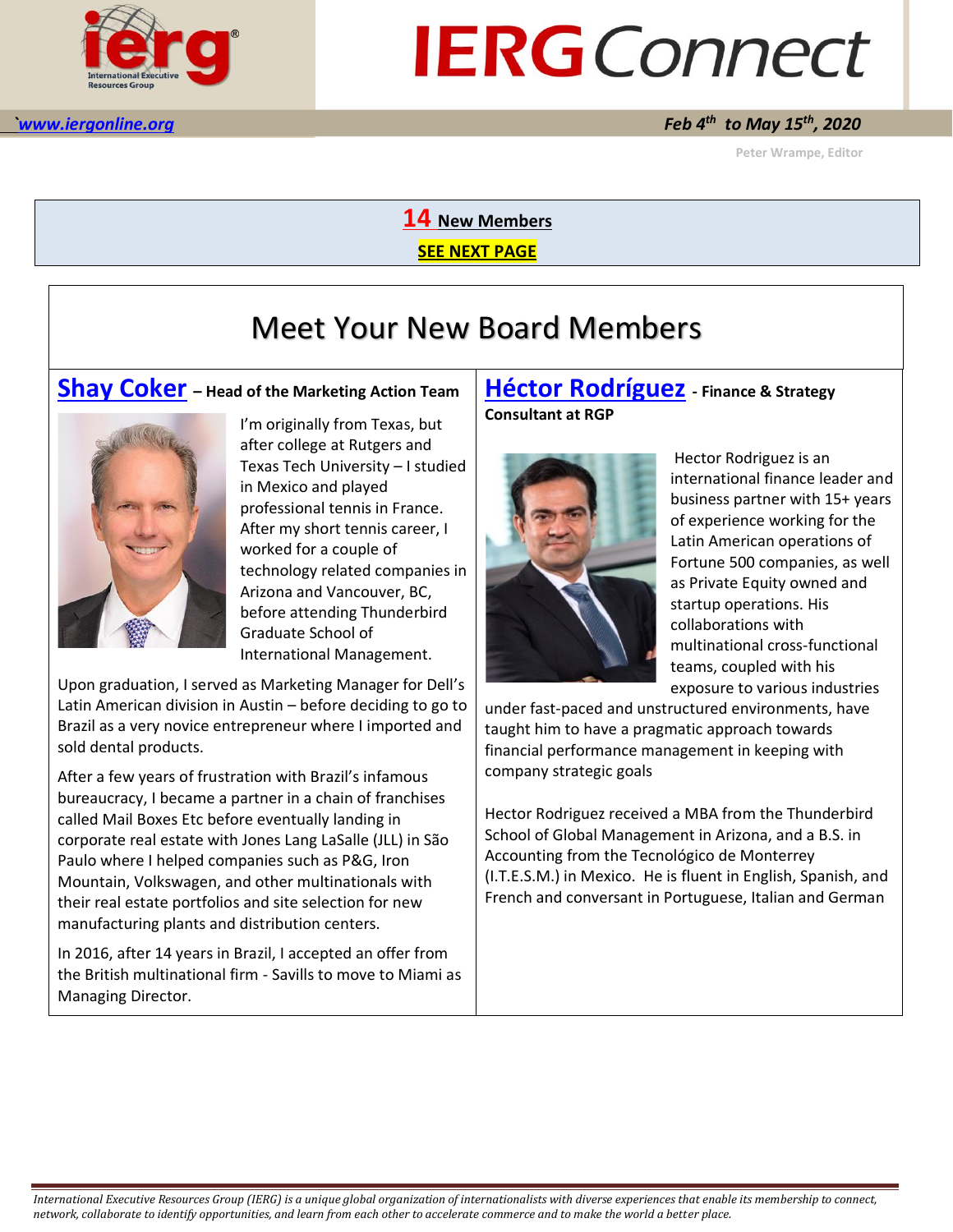#### **14 New Members**

#### **Please reach out and welcome them!**

| <b>Date</b> | Name/Email-Link          | <b>Company</b>                            | <b>Chapter</b> | <b>Phone</b> | <b>Sponsor</b>         |
|-------------|--------------------------|-------------------------------------------|----------------|--------------|------------------------|
| 7-Feb       | <b>Robert Dinkins</b>    | <b>Payment Approved</b>                   | FL.            | 305-498-6004 | <b>Ximena Banos</b>    |
| 18-Feb      | <b>Jorge Gervasi</b>     | For Eyes                                  | FL.            | 954-477-2935 | Shay Coker             |
| $19$ -Feb   | <b>Leandro Ramirez</b>   | <b>RKH Specialty</b>                      | FL.            | 786-431-9485 | <b>Fred Suarez</b>     |
| 21-Feb      | <b>William Krinickas</b> | <b>Boston Scientific</b>                  | FL.            | 954-629-1327 | Adriana Tangarife      |
| 24-Feb      | <b>Alain Castro</b>      | <b>Indian River Eco District</b>          | FL.            | 312-623-6322 | <b>Shay Coker</b>      |
| 25-Feb      | <b>Luiz Freitas</b>      | Live Ultimate, Inc                        | <b>FL</b>      | 786-659-3073 | Leandro Ramirez        |
| 26-Feb      | <b>John de Lannoy</b>    | ProjectSphere LLC                         | FL.            | 954-338-9518 | <b>Ximena Banos</b>    |
| 28-Feb      | <b>Thomas Ragan</b>      | Ragan & Freeman LLP                       | FL.            | 631-287-9382 | <b>Hadley Williams</b> |
| 3-Mar       | <b>Mauricio Ortiz</b>    | <b>Boston Scientific</b><br>Corporation   | FL.            | 786 521-1068 | <b>Marta Clark</b>     |
| 9-Mar       | <b>Steve Nilsen</b>      | Boyden                                    | FL.            | 404-769-8898 | <b>Fred Suarez</b>     |
| 24-Mar      | <b>Hugo Martinez</b>     | <b>Merck</b>                              | FL.            | 908-313-0350 | <b>Clemens Caicedo</b> |
| 1-Apr       | <b>Duncan Brewster</b>   | Old Mutual Bermuda<br><b>Holdings Ltd</b> | <b>FL</b>      | 914-417-8840 | John Chrystal          |
| 4-May       | <b>Jerry Miller</b>      | <b>Dart Container</b><br>Corporation      | FL.            | 954-805-8430 | <b>Ximena Banos</b>    |
| 13-May      | <b>Kobi Benita</b>       | Harbor Innovations                        | <b>CT</b>      | 860-964-9154 | <b>Jim Means</b>       |



*International Executive Resources Group (IERG) is a unique global organization of internationalists with diverse experiences that enable its membership to connect, network, collaborate to identify opportunities, and learn from each other to accelerate commerce and to make the world a better place.*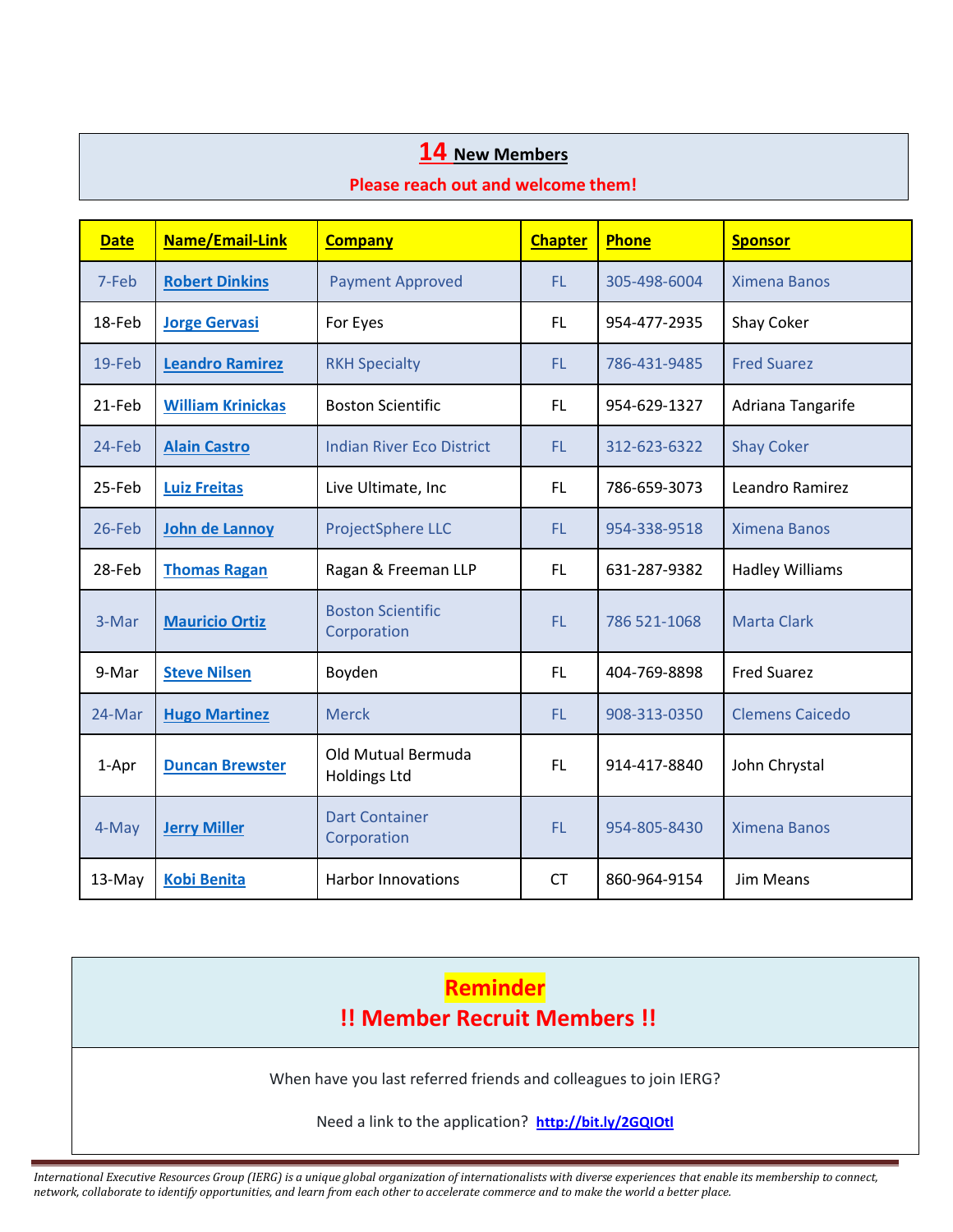## **Virtual Chapter [John Hamerlinck](mailto:john@wescat.us) & [John Lowe](mailto:johnlowe@hilltopglobal.com)**

All IERG Members are entitled and encouraged to attend the monthly VIRTUAL CHAPTER meetings, held on the 3rd Thursday of each month. We have speakers and conversations using the ZOOM platform that helps to create an easier networking atmosphere.

## **Open Clinics to Support Members in Transition**

**IERG's Career Development Committee will hold biweekly Open Clinics to support Members in Transition**

Join us to discuss executive job search, career pivoting, and career management. Bring any questions and a willingness to discuss your own transition and/or offer advice to other members.

Next Open Clinics are May 24<sup>th</sup>, June 4<sup>th</sup> and June 19<sup>th</sup> at 2:00 ET (meeting link sent to the community in advance).

At least two IERG Career Development Committee members will participate:

- − **[Betty Flasch](mailto:flasch.betty@gmail.com)**, GPHR, Principal, Betty Flasch Consulting, Global Talent Management and Career Management Consultant, Executive Career Coach, and IERG Board Member.
- − **[John Chrystal](mailto:JChrystal@msn.com)**, Chief Information Officer and Founder of Intrepid Diverse Services, former IBM Global Services executive, and Head of the Career Development Committee.
- − **[John Lowe](mailto:johnlowe@hilltopglobal.com)**, Trusted International Business Advisor, Executive Coach, and former Chief HR Executive (Hilltop Global Associates).
- − **[Tiffany Hardy](mailto:tiffanyhardy@top1resumes.com)**, Executive Resume Writer, LinkedIn Profile Strategist, and Career Advisor (Top1Resumes).

Prior to joining, please link your resume within your IERG profile, review the "Executive-In-Transition" Preparedness Checklist, and review fellow members' PowerPoint Presentations on their job search status located **[here](https://ierg.memberclicks.net/career-transition-support)**.

For further information about the overall Career Development program, you may wish to review recent **[program](https://ierg.memberclicks.net/program-presentations)  [slides](https://ierg.memberclicks.net/program-presentations)** and **[minutes.](https://ierg.memberclicks.net/program-meeting-minutes)**